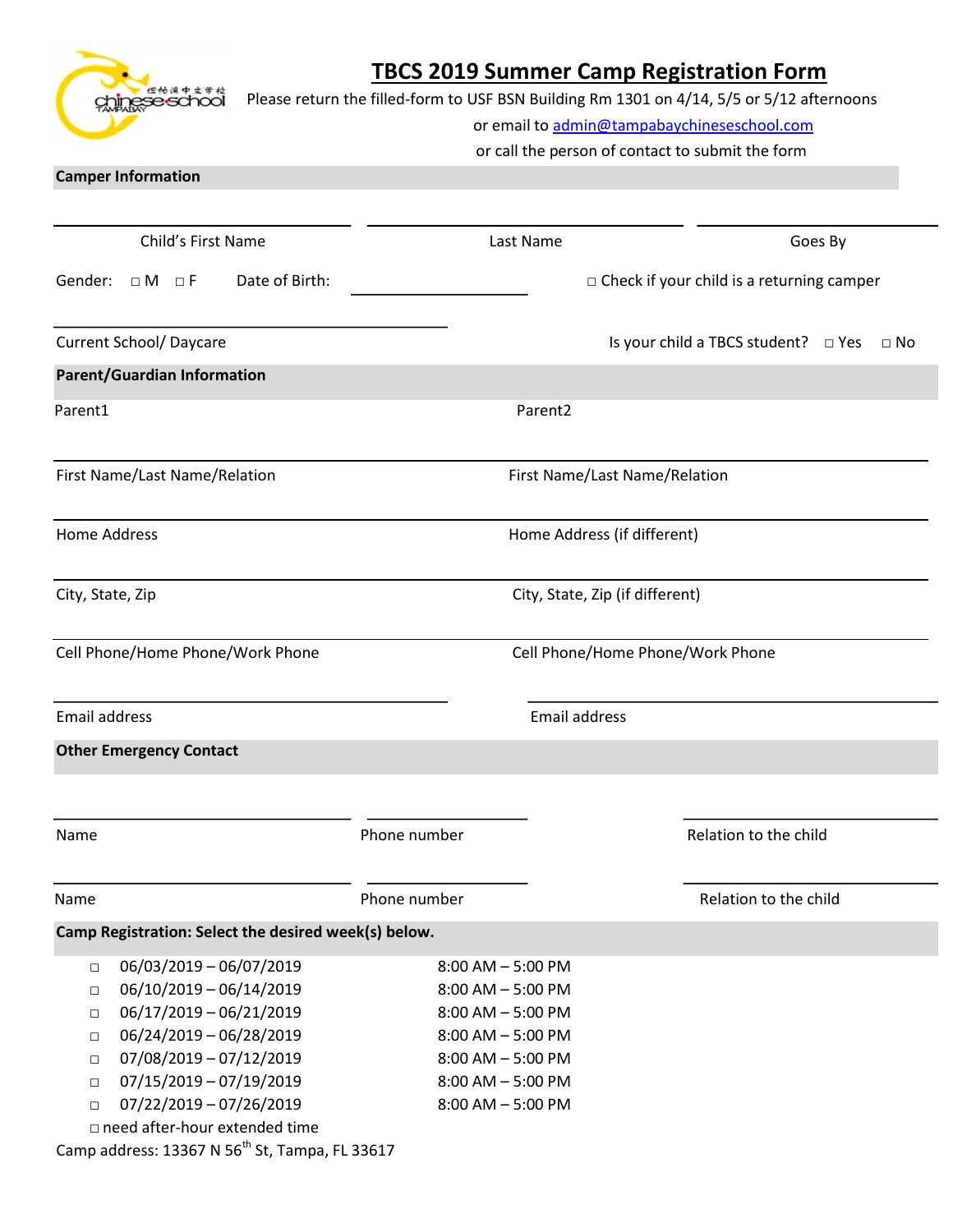#### **Payment**

Fee Schedule: \$120/first week, \$110/week afterwards. Short time camper: \$30/day. Extended hour: \$5/30min.

\$50 non-refunded deposit is required by 5/12/2019. The deposit will be used to pay part of camp fee when started.

Personal Check (payable to TBCS) or cash only

| Camp Fee:                           |                         |
|-------------------------------------|-------------------------|
| Deposit:                            |                         |
| Remaining due on first day of camp: |                         |
| Total Fees:                         |                         |
| Pay method:<br>cash                 | $\Box$ check<br>check#: |

#### **Health Information**

Does your child have any medical/health conditions past or present? If yes, please describe.

Does your child have any developmental or behavioral conditions, including speech, occupational therapy or the like, past or present? If yes, please describe.

Please describe your child's napping and toileting needs, if any.

**Health Insurance information**

Health Insurance Company Name **Phone number** Phone number Policy number

Primary Insurancer Name

Pediatrician Name **Phone number** Phone number **Address**